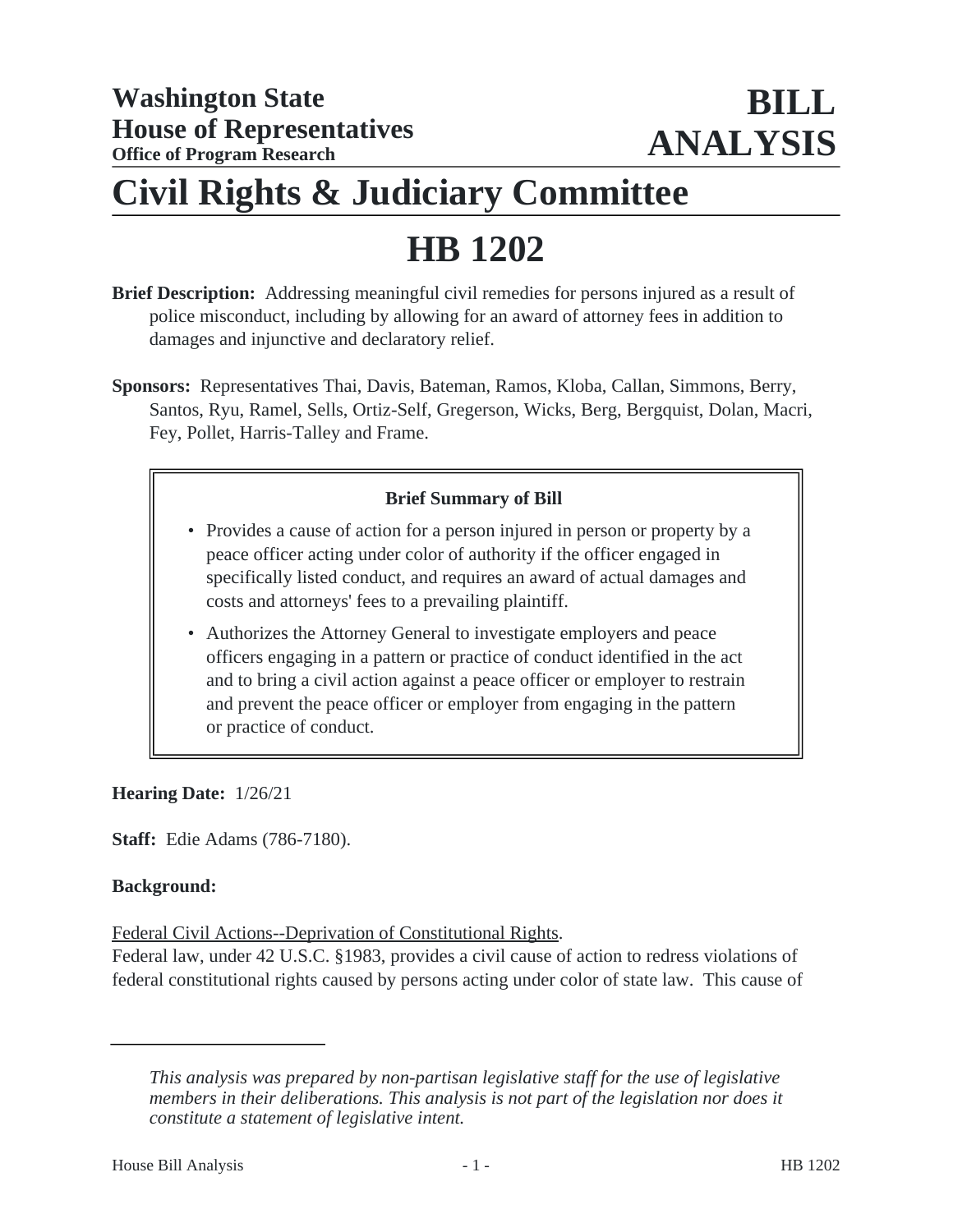action is often referred to as a section 1983 action. The legal standard for determining whether actions violate constitutional rights depends on the particular constitutional right at issue. Section 1983 actions against law enforcement officers often involve claims of excessive use of force, unlawful search or seizure, or false arrest in violation of Fourth Amendment rights.

The general standard for evaluating Fourth Amendment claims is whether or not the officer's actions were objectively reasonable. In making this determination, the court must balance the nature and quality of the intrusion on the individual's rights against the state's interests in the case. Court decisions indicate that "reasonableness" is highly dependent on the particular facts and circumstances of each case including: the severity of the crime at issue; whether the suspect poses an immediate threat to the safety of the officers or others; and whether the suspect is actively resisting arrest or attempting to evade arrest by flight. The reasonableness of a particular use of force is examined from the perspective of a reasonable officer on the scene, and not with the benefit of hindsight.

Qualified immunity in the context of section 1983 actions is a doctrine that originated in federal case law. It provides government officials performing discretionary functions immunity from civil suits unless the plaintiff shows that the officer violated "clearly established" rights. When determining whether or not a right was "clearly established," courts consider whether the constitutional right alleged to have been violated was sufficiently clear so that a reasonable officer would have known that his or her conduct violated the rights. This is an objective standard, meaning that the standard does not depend on the officer's subjective state of mind.

Section 1983 actions are suits generally brought against the individual officer who committed the alleged violation since the doctrine of vicarious liability of employers does not apply in section 1983 actions. An officer's employing agency may only be held liable in a section 1983 action when the injury is the result of the execution of a policy or custom adopted by the agency.

#### Washington Civil Actions.

The Washington Constitution contains provisions that protect individual rights of state residents, including Article 1, section 7, which provides that "[n]o person may be disturbed in his private affairs, or his home invaded, without authority of law." Washington does not have a statute that specifically creates a cause of action for violation of state constitutional rights, and Washington courts have consistently refused to recognize a private cause of action for damages for state constitutional violations absent legislative guidance.

However, a civil suit in Washington based on excessive use of force or other police misconduct could be brought under state common law tort actions. These include actions for intentional torts, such as assault, battery, false arrest, false imprisonment, or trespass, or a negligence cause of action. In a 2019 case, the Washington Supreme Court held that the fact that an officer's conduct constitutes an intentional tort does not preclude a negligence claim based on an officer's failure to use ordinary care to avoid unreasonably escalating an encounter to the use of deadly force.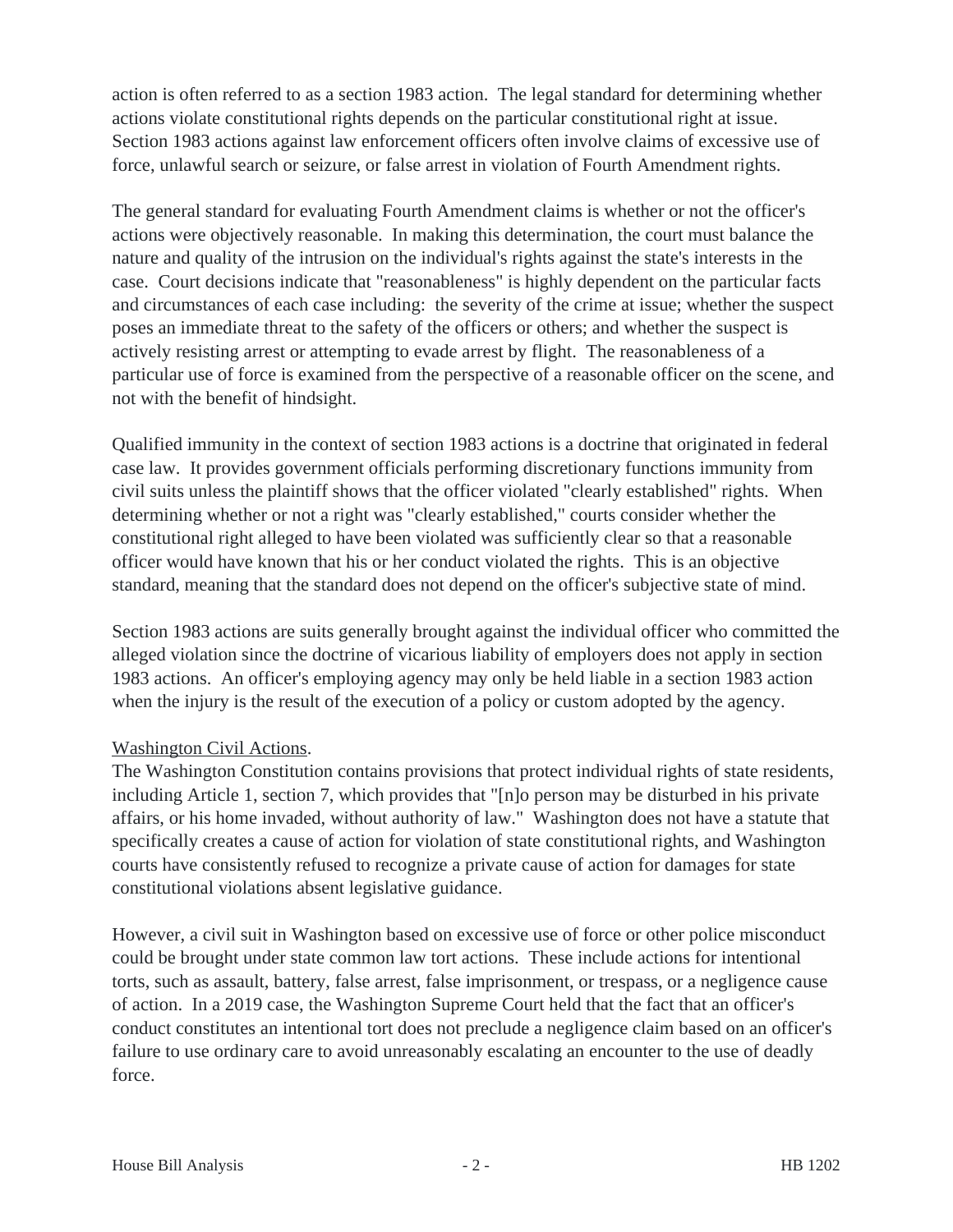Washington courts recognize a common law qualified immunity for government officers exercising discretionary functions. A police officer is entitled to immunity from civil liability where the officer carries out a statutory duty according to procedures dictated to the officer by statute and superiors and where the officer acts reasonably.

An employer may be held vicariously liable for an employee's tortious act if the employee was acting within the scope of employment when the act was committed. An employer may also be liable for the conduct of an employee based on negligent hiring, training, or supervising of the employee. However, a claim based on negligent hiring, training, or supervising applies only where the officer acts outside of the scope of employment.

## Law Enforcement Limitations Regarding Immigration Enforcement.

Legislation enacted in 2019, placed restrictions on law enforcement with respect to immigration enforcement matters, including that law enforcement may not:

- disclose nonpublic personal information about an individual to immigration authorities or give immigration authorities access to interview individuals about a noncriminal matter while the person is in custody;
- inquire into or collect information about an individual's immigration or citizenship status or place of birth, unless there is a connection between the information and a criminal investigation;
- provide information pursuant to notification requests from federal immigration authorities for the purpose of civil immigration enforcement, except as required by law; or
- detain, or take into or hold in custody, any person solely for the purpose of determining immigration status.

## Defense and Indemnification of Public Employees.

When a civil action is brought against a state or local government officer or employee, the state or a local government must defend the officer or employee in the proceeding if his or her actions were within the scope of his or her duties. Monetary damages awarded against the officer or employee must be paid by the state or local governmental entity if the court finds that the officer or employee was acting within the scope of his or her duties, and the judgement may not become a lien upon any property of the officer or employee.

#### Contributory Negligence and Allocation of Fault.

Washington recognizes the concept of comparative fault in civil actions based on fault. In an action based on fault, any contributory fault of the plaintiff will proportionately reduce the defendant's liability for the plaintiff's injuries. "Fault" is defined to include negligent or reckless acts or omissions, but not intentional acts or omissions. In an action based on fault, the trier of facts is required to assign a percentage of the fault to every entity that caused the plaintiff's damages. Generally, each responsible entity must pay only for his or her proportionate share of the damages. However, if the plaintiff had no contributory fault or if the defendants were acting in concert, the defendants may be jointly and severally liable for the whole of the claimant's damages, which means that any one defendant may be required to pay all of the damages.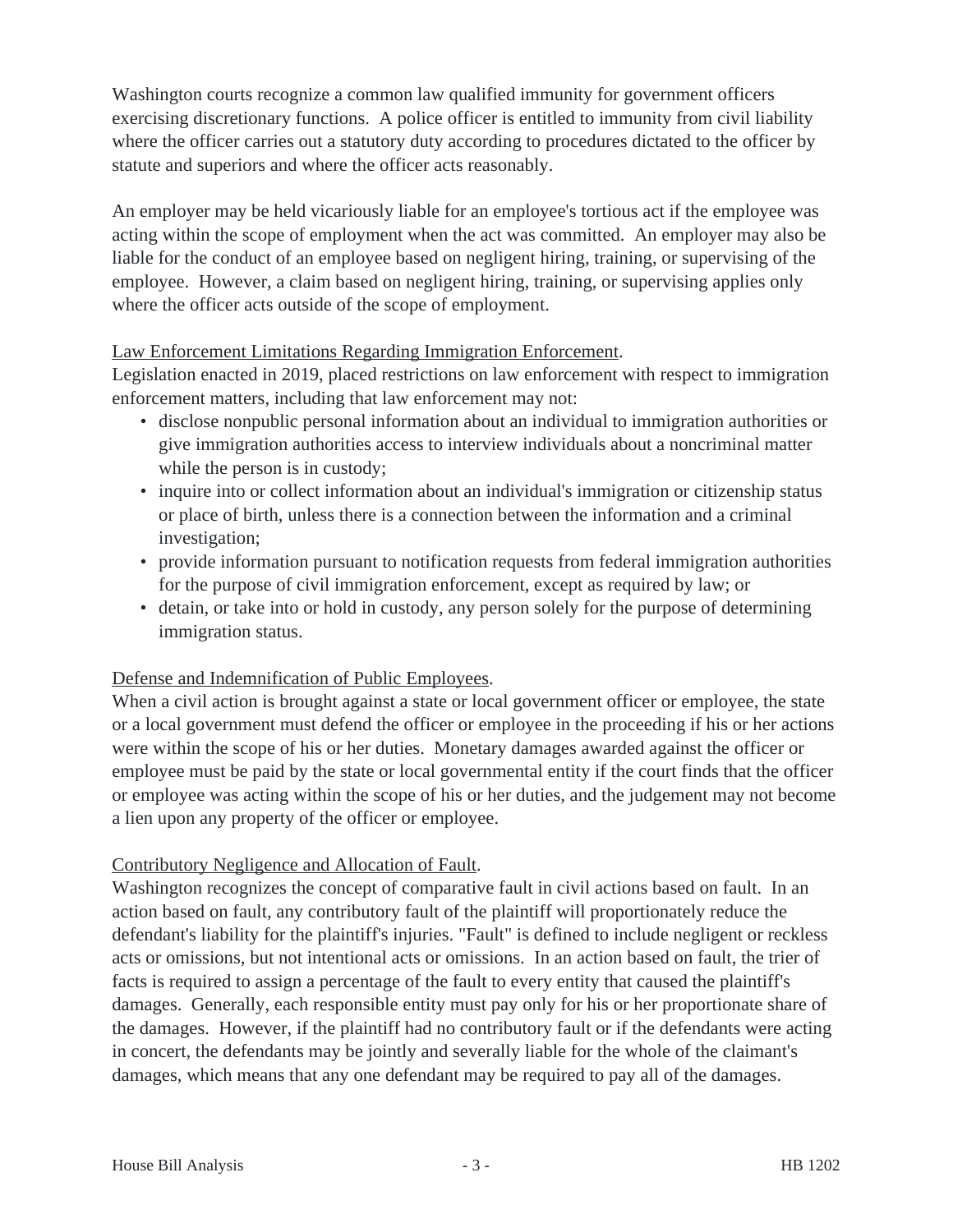## **Summary of Bill:**

A person injured in person or property by a peace officer acting under color of authority has a cause of action against the peace officer if the officer:

- engaged in conduct that under the civil law constitutes assault, battery, outrage, false arrest, false imprisonment, malicious prosecution, trespass, or conversion;
- executed a detention, traffic stop, search, seizure, or entry into a home that is unlawful under the Washington Constitution;
- engaged in conduct that violated the duty of reasonable care under chapter . . ., Laws of 2021 (House Bill No. . . .); or
- violated a provision of RCW 10.93.160, which relates to law enforcement limitations with respect to federal immigration enforcement.

The injured person also has an action against any other peace officer who had the power through reasonable diligence to prevent or aid in preventing the injury from occurring but failed to do so.

#### Employer Liability.

The plaintiff may name the peace officer's employer as a defendant in the action. The employer is vicariously liable for the harm if the peace officer was acting within the scope of employment.

The employer is independently liable if the injury is proximately caused by: a regulation, custom, usage, practice, procedure, or policy approved or condoned by the employer; or the employer's failure to use reasonable care in hiring, training, retaining, supervising, or disciplining the peace officer.

#### Defenses and Immunities.

A peace officer has a defense against the claim if, when the injury occurred, the officer substantially complied with a regulation, practice, procedure, or policy that was established by the employer or approved or condoned by superior officers.

It is not an immunity or defense to an action that:

- the rights, privileges, or immunities sued upon were not clearly established at the time of the act, omission, or decision by the peace officer or employer; or
- at such time, that the state of the law was such that the peace officer or employer could not reasonably have been expected to know whether such act, omission, or decision was lawful.

#### Remedies.

The court must award a prevailing plaintiff actual damages, and at least nominal damages, as well as costs and reasonable attorneys' fees. The court may grant declaratory and injunctive relief as it deems appropriate.

#### Attorney General Enforcement.

The Attorney General is given authority to investigate employers and peace officers engaging in